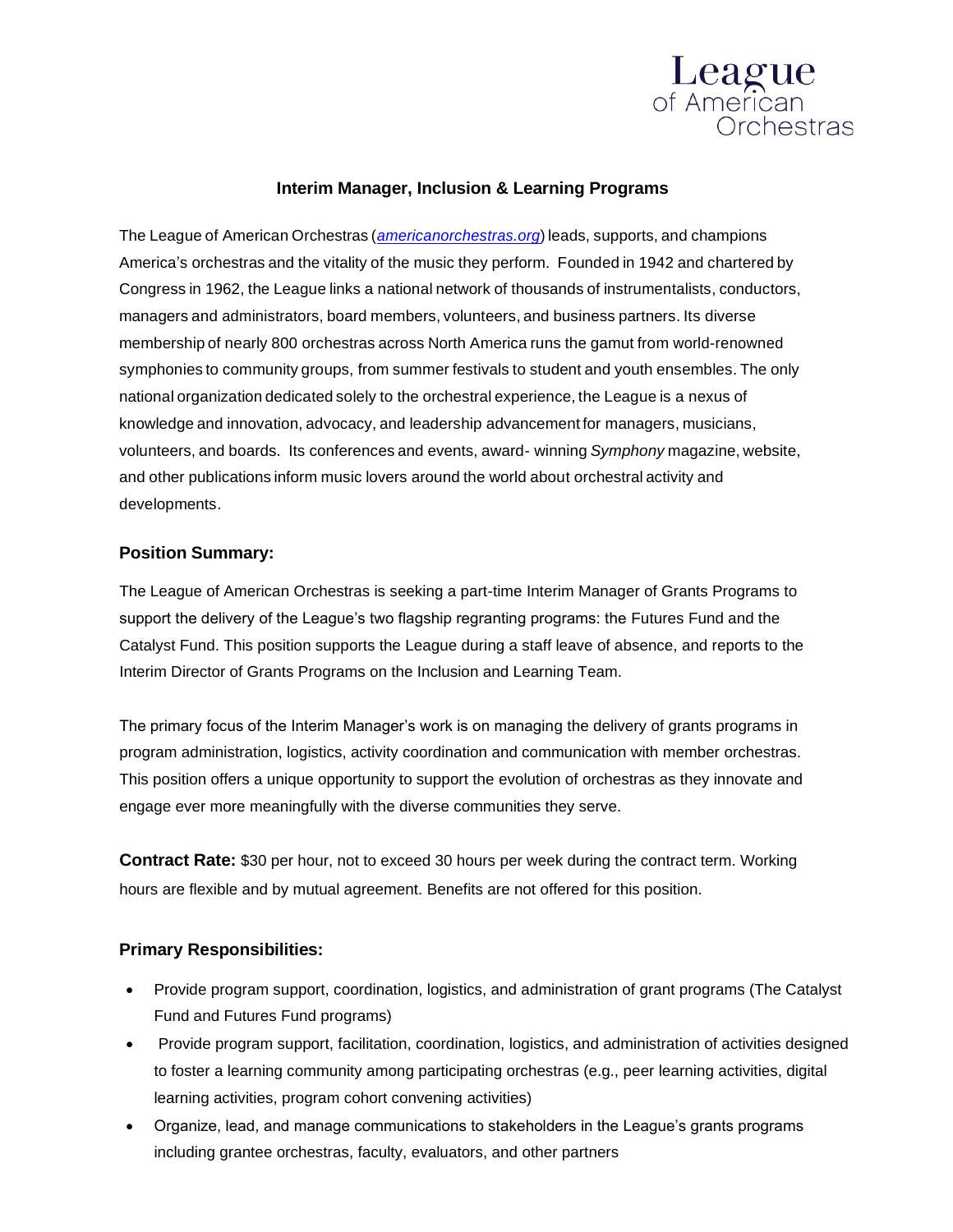

- Support coordination, logistics, and administration of activities supporting League staff in providing reflection and insight on work as it relates to The Catalyst Fund and Futures Fund programs
- Create and manage strategic systems to support and inform program tracking, design, goals, objectives and outcomes
- Participate in meetings with League staff and program facilitators, evaluators, and member orchestras
- Liaise with colleagues throughout the League to support their marketing, fundraising, and compliance reporting work

## **Required Qualifications:**

- 3+ years project planning/management experience
- Strong time management and organizational skills
- Superior attention to detail
- Ability to take initiative and discern appropriate strategies
- Exceptional people skills: customer service oriented, and enjoys working with members and partner organizations
- Excellent written and verbal communication skills
- Commitment to innovation and equity, diversity, and inclusion
- Positive, professional attitude
- Collaborative team member
- Moderate to advanced proficiency with team and project management and data tools (Microsoft Office Suite, Outlook, Google Drive, Zoom, Slack, Airtable, Sharepoint, and Qualtrics)
- Bachelors' degree or equivalent work experience (studies in music preferred, but not required)

### **Preferred Qualifications:**

- 3+ years in arts program administration
- Knowledge and/or experience in Equity, Diversity, and Inclusion principals
- Knowledge and/or experience in adult learning and cohort building and/or facilitation
- Experience using CRM databases (Salesforce, etc.)
- Knowledge and/or love of symphonic music

# **Location:**

The League office is located in New York, NY. Remote work is the primary work setting, with the expectation to report to the League office on request.

# **Equal Opportunity Employer Statement**

The League is an equal opportunity employer that is committed to equity, diversity, and inclusion in the workplace. We prohibit discrimination and harassment of any kind based on race, color, sex, religion, sexual orientation, national origin, disability, genetic information, pregnancy, or any other protected characteristic as outlined by federal, state, or local laws.